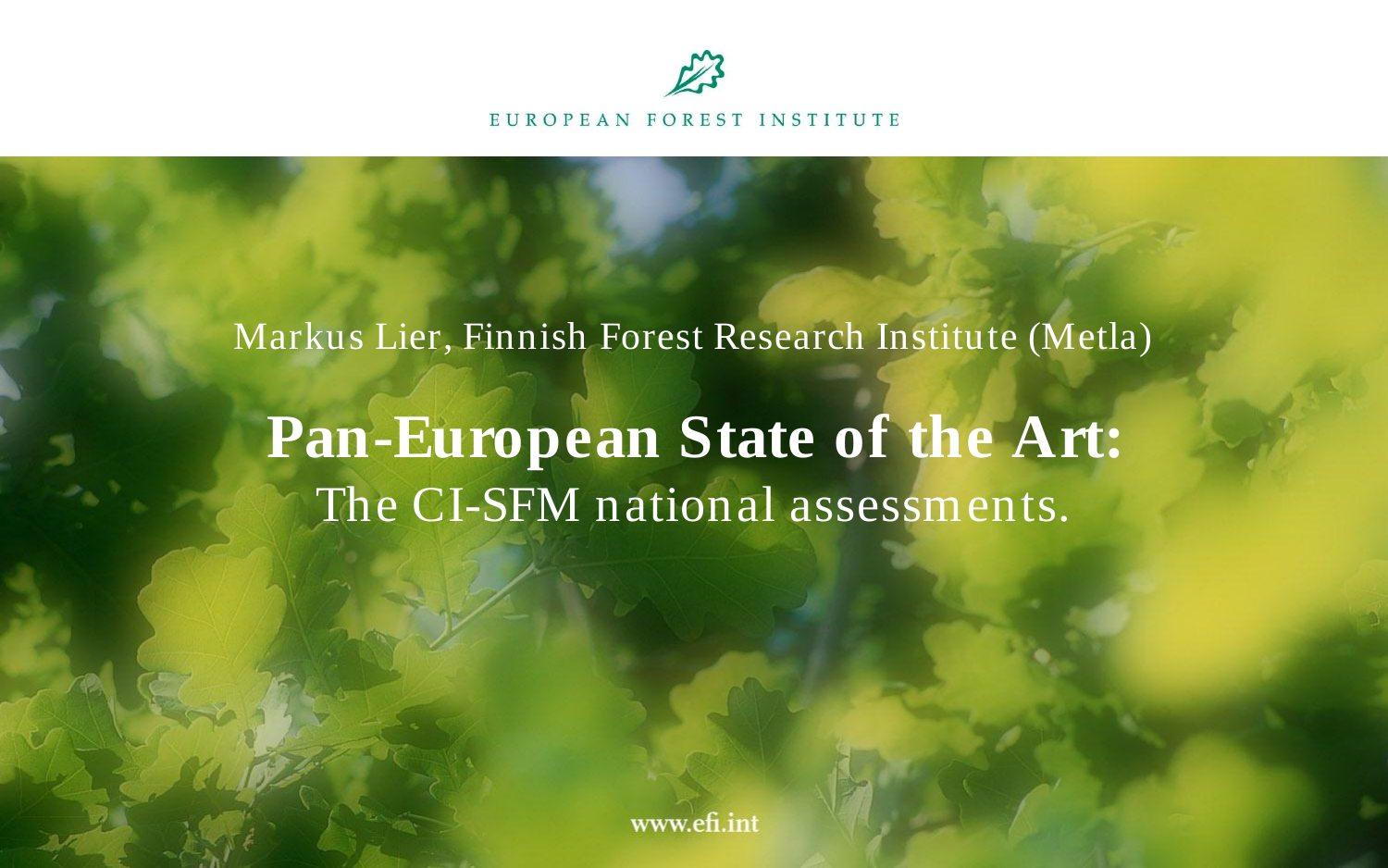

#### **Content**

#### **Aim of assessments Methodology**

#### **Assessment results**

- *1. National C&I sets*
- *2. C&I set as a framework for dialogue and communication*
- *3. Most challenging pan-European indicators*
- *4. Assessing SFM at national level*
- *5. Use in national forest policies*
- *6. Communication with other sectors*
- *7. Promoting SFM in Europe*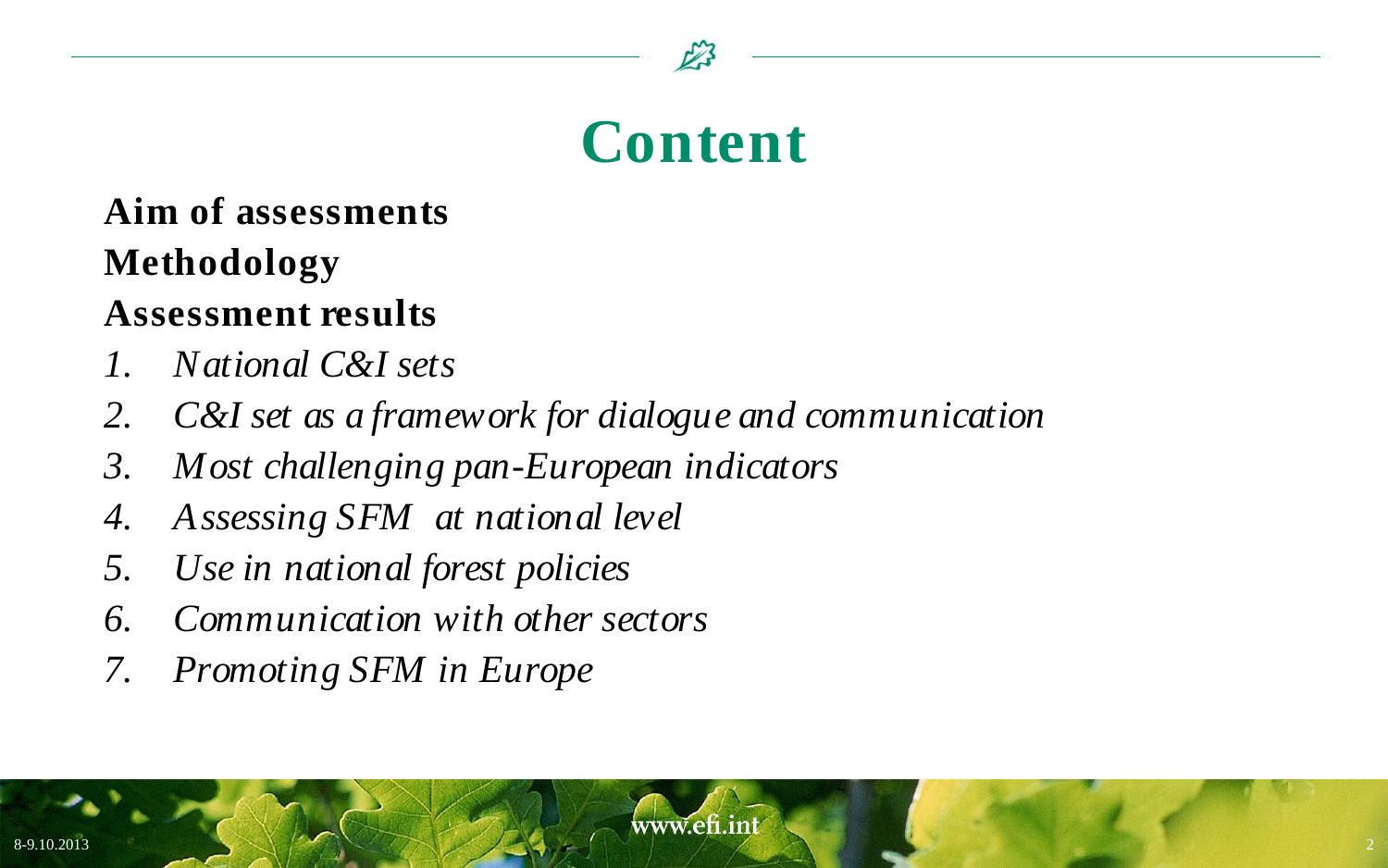

#### **Assessment aim**

- 1. To what extent are the pan-European criteria and indicators, or national sets derived from it, being implemented at national and sub-national level?
- 2. To what fields are C&I being applied?
- 3. What factors influence the effectiveness of C&I?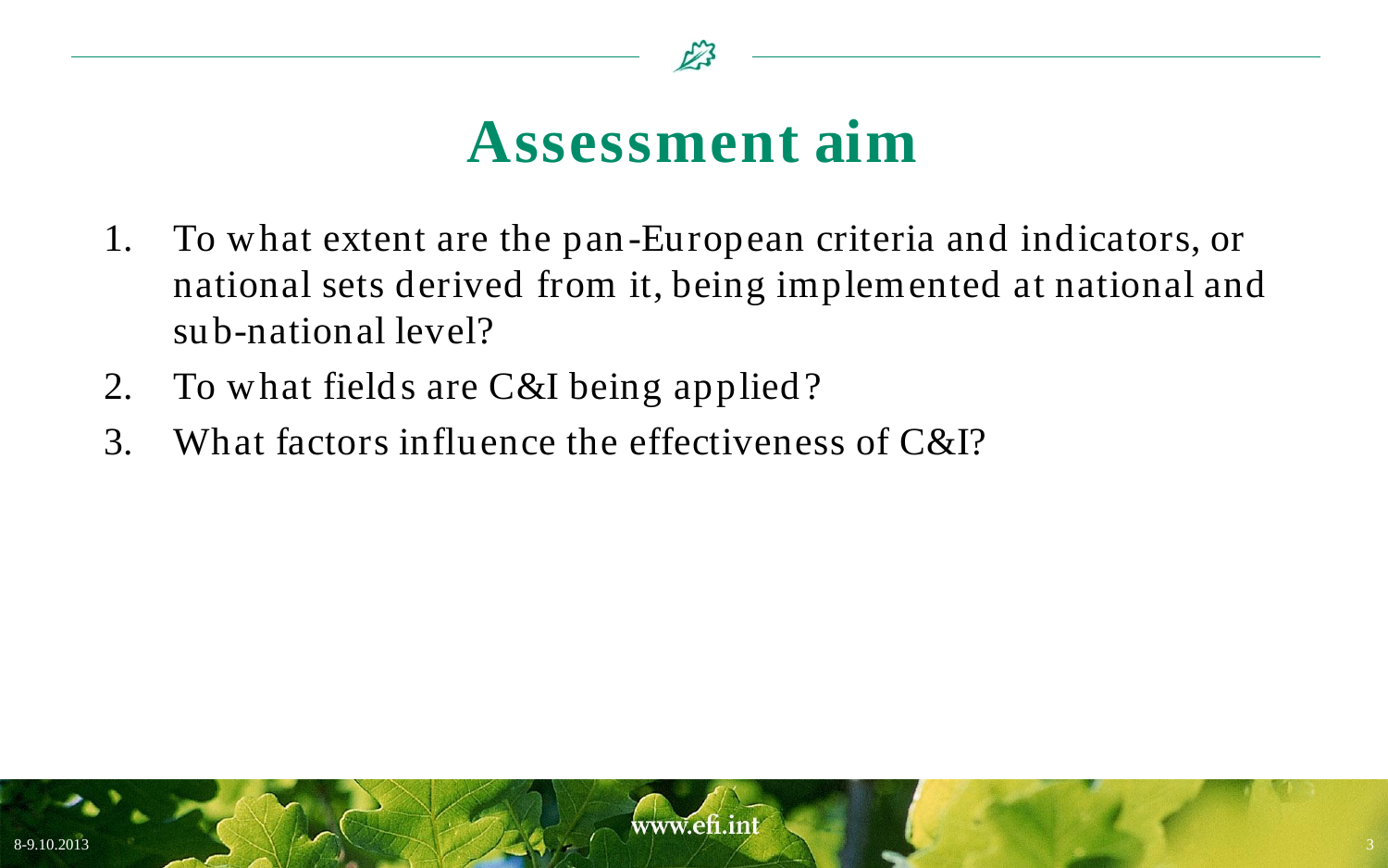

## **Methodology**

- 1. Enquiry structured according to the project's working definition
- 2. Send to 46 FOREST EUROPE national correspondents
- 3. 39 responses received, 80 national specialists
- 4. Comprehensive insight in how C&I are implemented at national level

#### VI. Use in national forest policies

This part of the enquiry focuses on how the pan-European Criteria and Indicators, or a national set derived from it has been used to formulate, implement, monitor and evaluate national or subnational forest programmes, policies and/or plans of a country

24. Is there an explicit reference to the pan-European C&I set in any major policy document, for instance your national forest program or equivalent? Click to choose Please provide reference 25. Has the pan-European C&I, or a national set derived from it, been used to: a. Formulate national or sub-national forest programmes, policies and/or plans Click to choose Please provide reference b. Implement national or sub-national forest programmes, policies and/or plans, Click to choose Please provide reference Monitor national or sub-national forest programmes, policies and/or plans Click to choose Please provide reference d. Evaluate national or sub-national forest programmes, policies and/or plans Click to choose Please provide reference e. Other, please specify . In your opinion were all criteria considered at all stages of the process? If not, which criteria received less/more attention? C 1: Maintenance and Appropriate Enhancement of Forest Resources and their Contribution to Global Carbon Cycles; C 2: Maintenance of Forest Ecosystem Health and Vitality, etc. See Annex 3 for easier reference 1. Criteria, that received more attention Criterion Please explain why b. Criteria, that received less attention Criterion Please explain why 27. Could you provide one or more concrete examples or lessons learnt?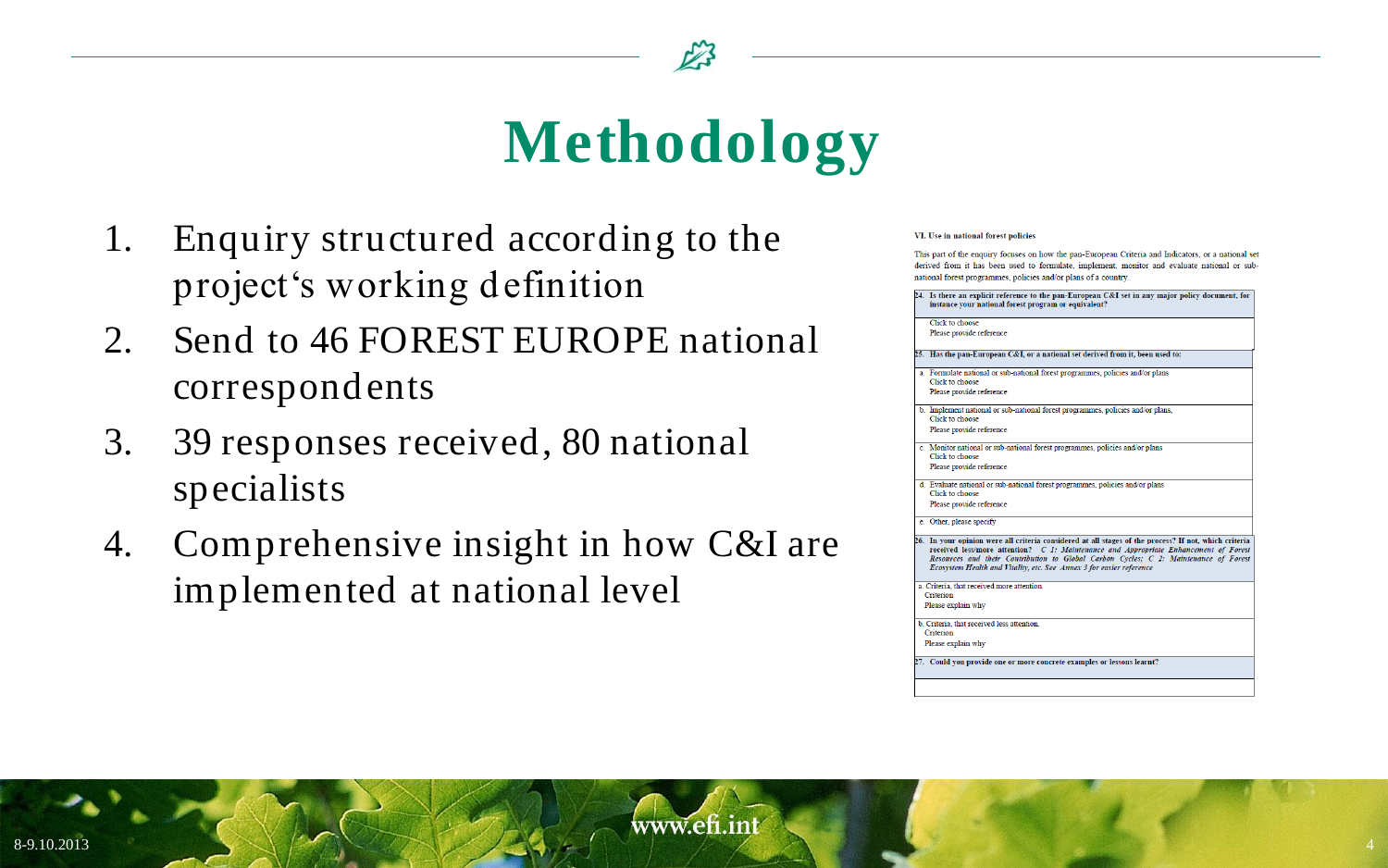

#### **Assessment results**

#### VI. Use in national forest policies

This part of the enquiry focuses on how the pan-European Criteria and Indicators, or a national set derived from it has been used to formulate, implement, monitor and evaluate national or subnational forest programmes, policies and/or plans of a country.

24. Is there an explicit reference to the pan-European C&I set in any major policy document, for instance your national forest program or equivalent? Click to choose Please provide reference 25. Has the pan-European C&I, or a national set derived from it, been used to: a. Formulate national or sub-national forest programmes, policies and/or plans Click to choose Please provide reference b. Implement national or sub-national forest programmes, policies and/or plans, Click to choose Please provide reference c. Monitor national or sub-national forest programmes, policies and/or plans Click to choose Please provide reference d. Evaluate national or sub-national forest programmes, policies and/or plans Click to choose Please provide reference e. Other, please specify 26. In your opinion were all criteria considered at all stages of the process? If not, which criteria received less/more attention? C 1: Maintenance and Appropriate Enhancement of Forest Resources and their Contribution to Global Carbon Cycles; C 2: Maintenance of Forest Ecosystem Health and Vitality, etc. See Annex 3 for easier reference a. Criteria, that received more attention. Criterion Please explain why b. Criteria, that received less attention. Criterion Please explain why 27. Could you provide one or more concrete examples or lessons learnt?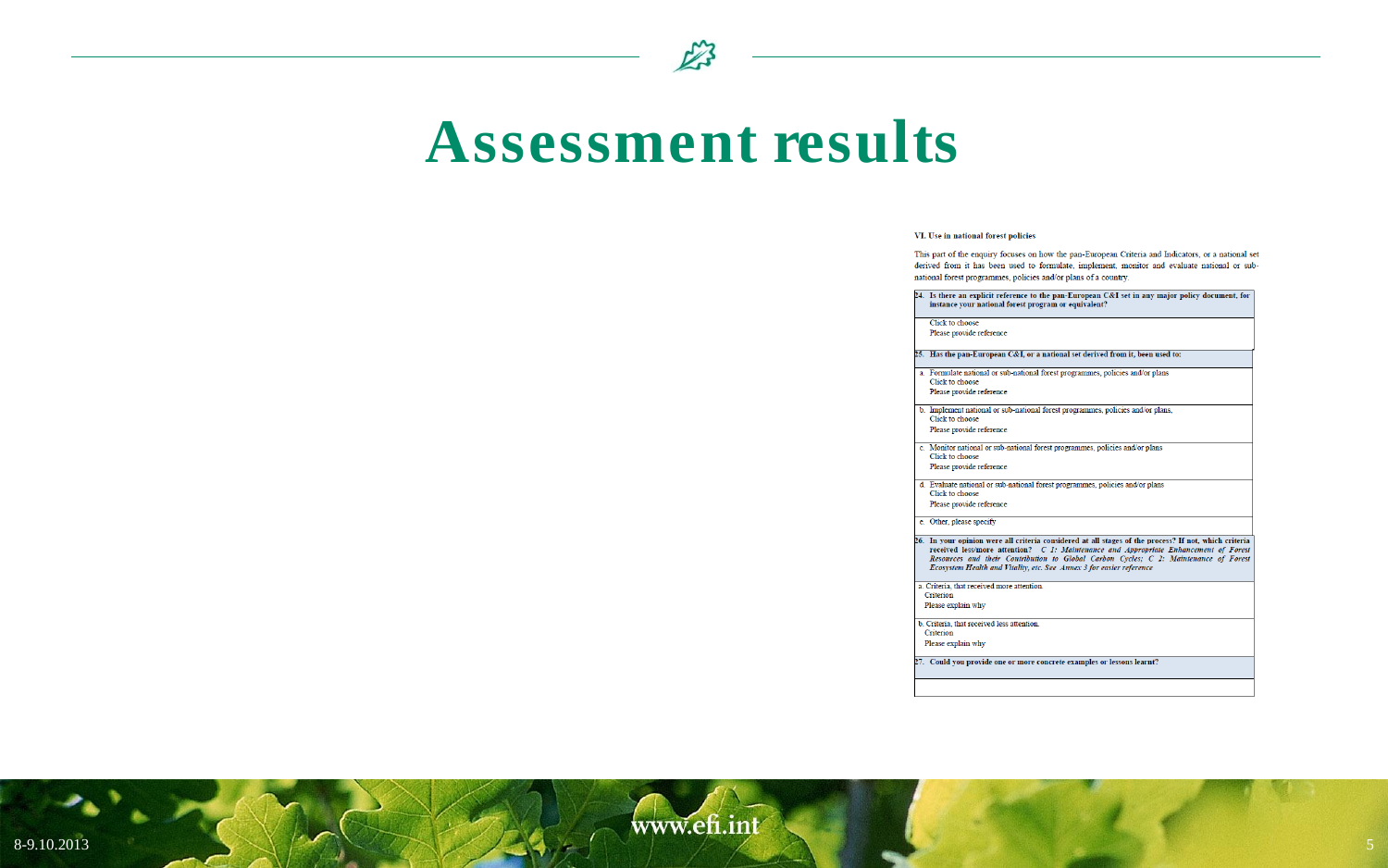

#### **National C&I sets**

- 1. Basis for development of national C&I sets in **25 countries**
- 2. Country specific indicators: *biodiversity, carbon cycle, forest health, water, climate change, ecosystem services*
- 3. Wide range of stakeholder participation

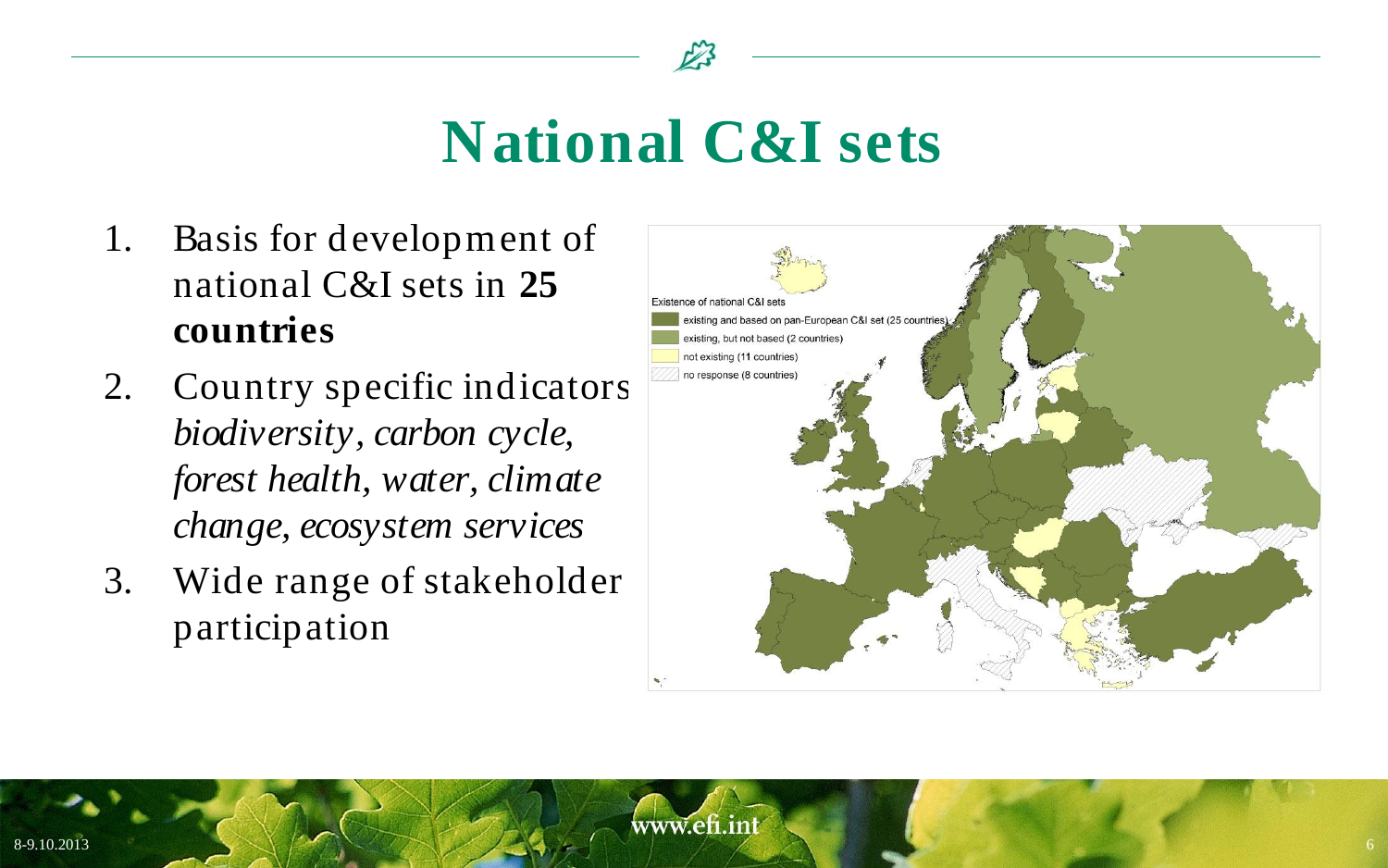

#### **National reports based on C&I**

- 1. Comprehensive national by 19 countries
- 2. Next reports between 2012 and 2015

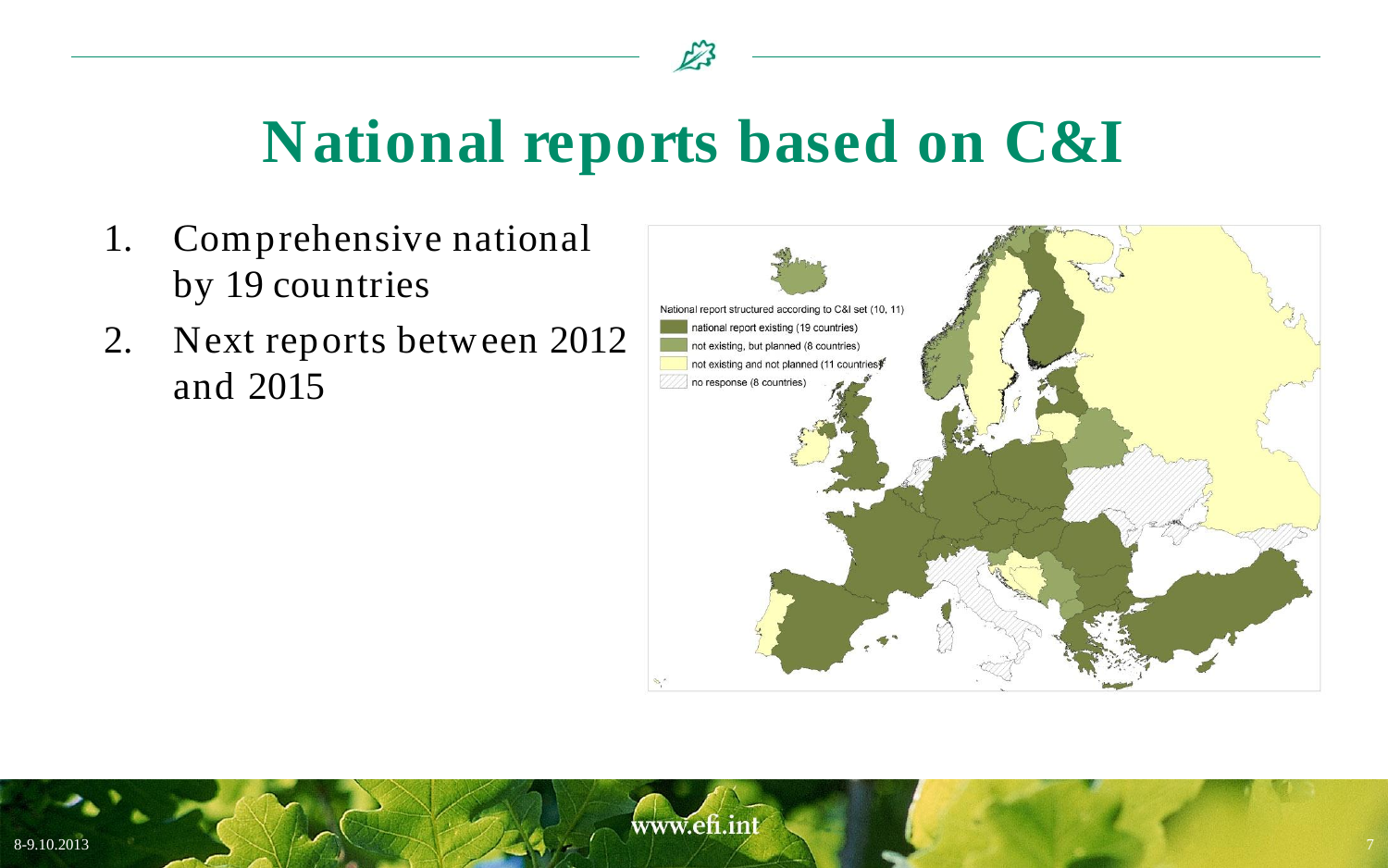## *A framew ork for dialogue and communication*

- 1. Mostly used to support the dialogue and communication with: **policy and decision makers**, and **forestry sector**
- 2. Challenging for communication with **other sectors** and **general public**

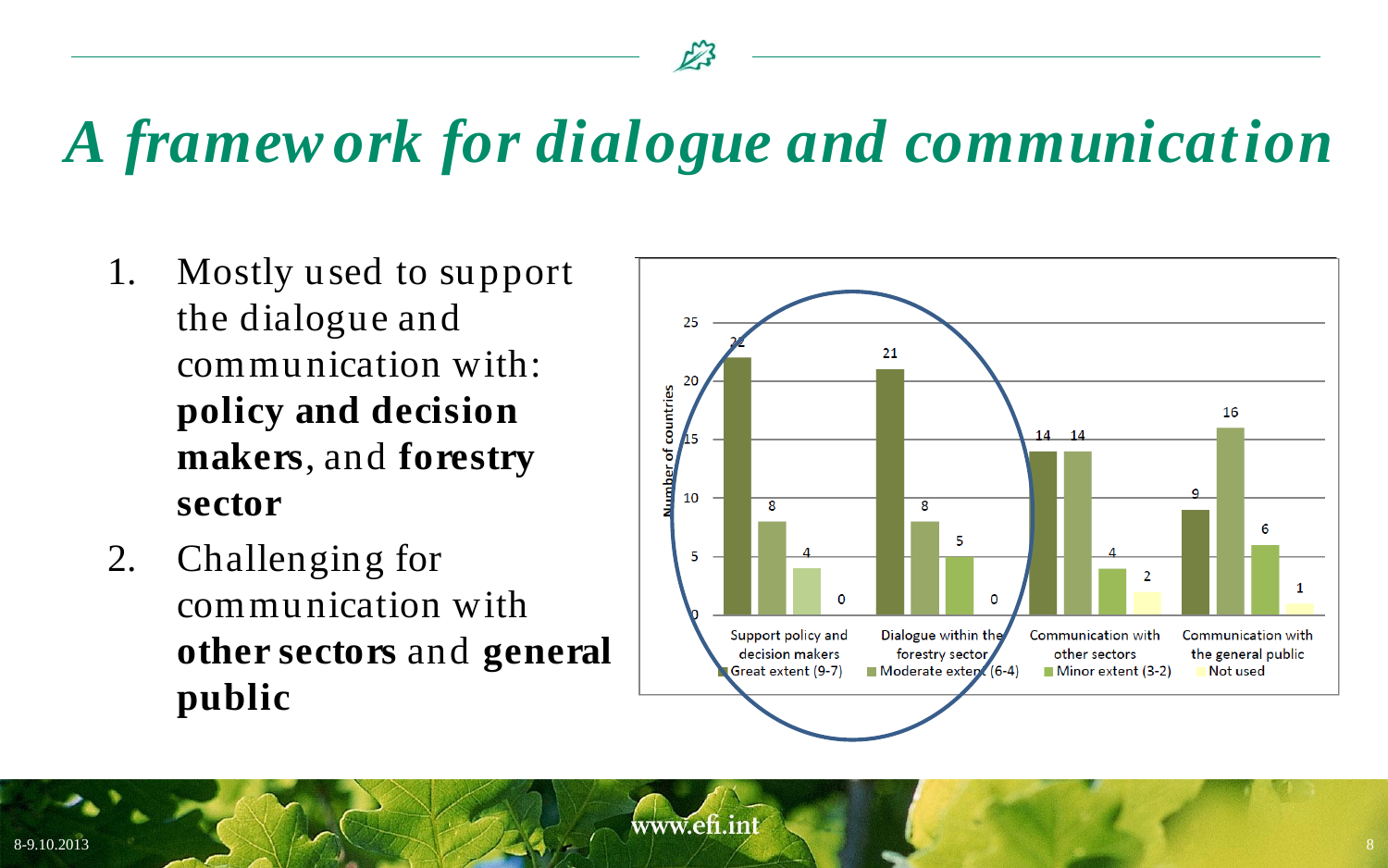## *Most challenging pan-European indicators*

- 6.4 Expenditure for services
- 3.4 Services
- 3.3 Non-wood goods

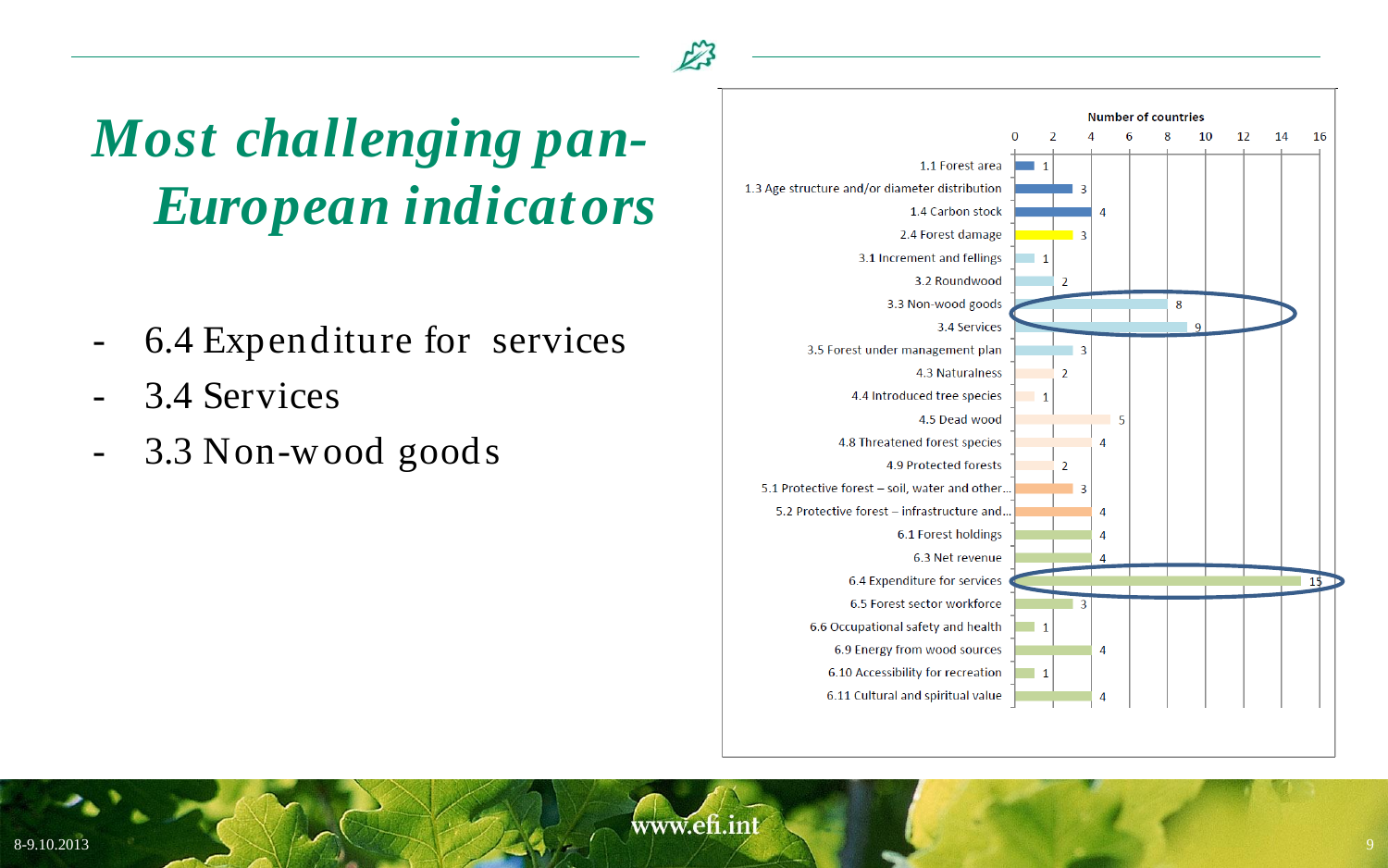![](_page_9_Picture_0.jpeg)

### *Assessing SFM at national level*

- 1. National level: NFP processes, forest polices and strategies
- 2. Useful tool for distinguishing certain trends and to make comparisons

> e.g. impacts of forest policy on the forests and forest management

![](_page_9_Figure_5.jpeg)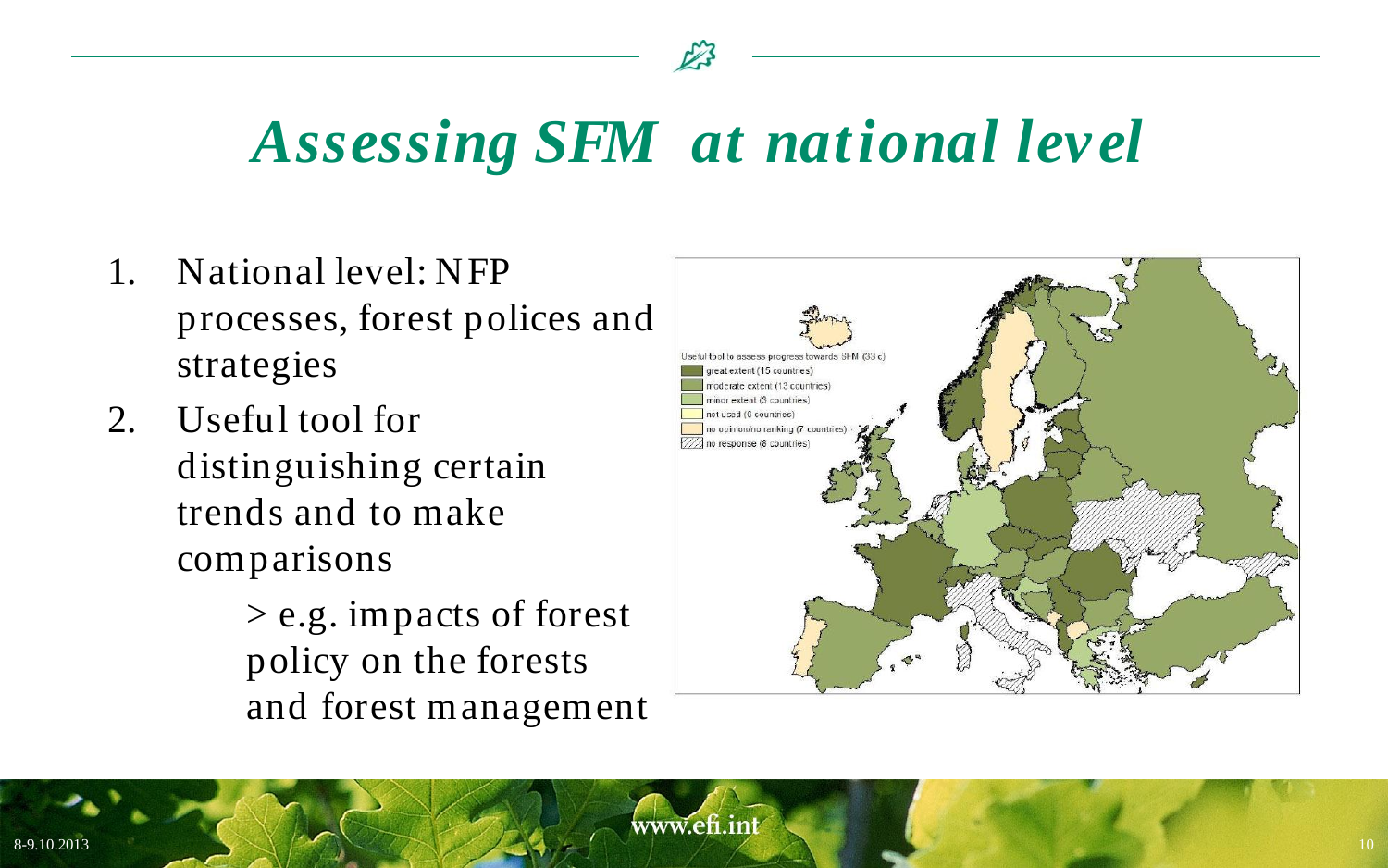![](_page_10_Picture_0.jpeg)

### *Use in national forest policies*

- 1. Used to formulate, implement, monitor and evaluate national or subnational forest programmes and policies
- 2. C1 received most attention at all stages of the process.
- 3. Less attention on C6

![](_page_10_Figure_5.jpeg)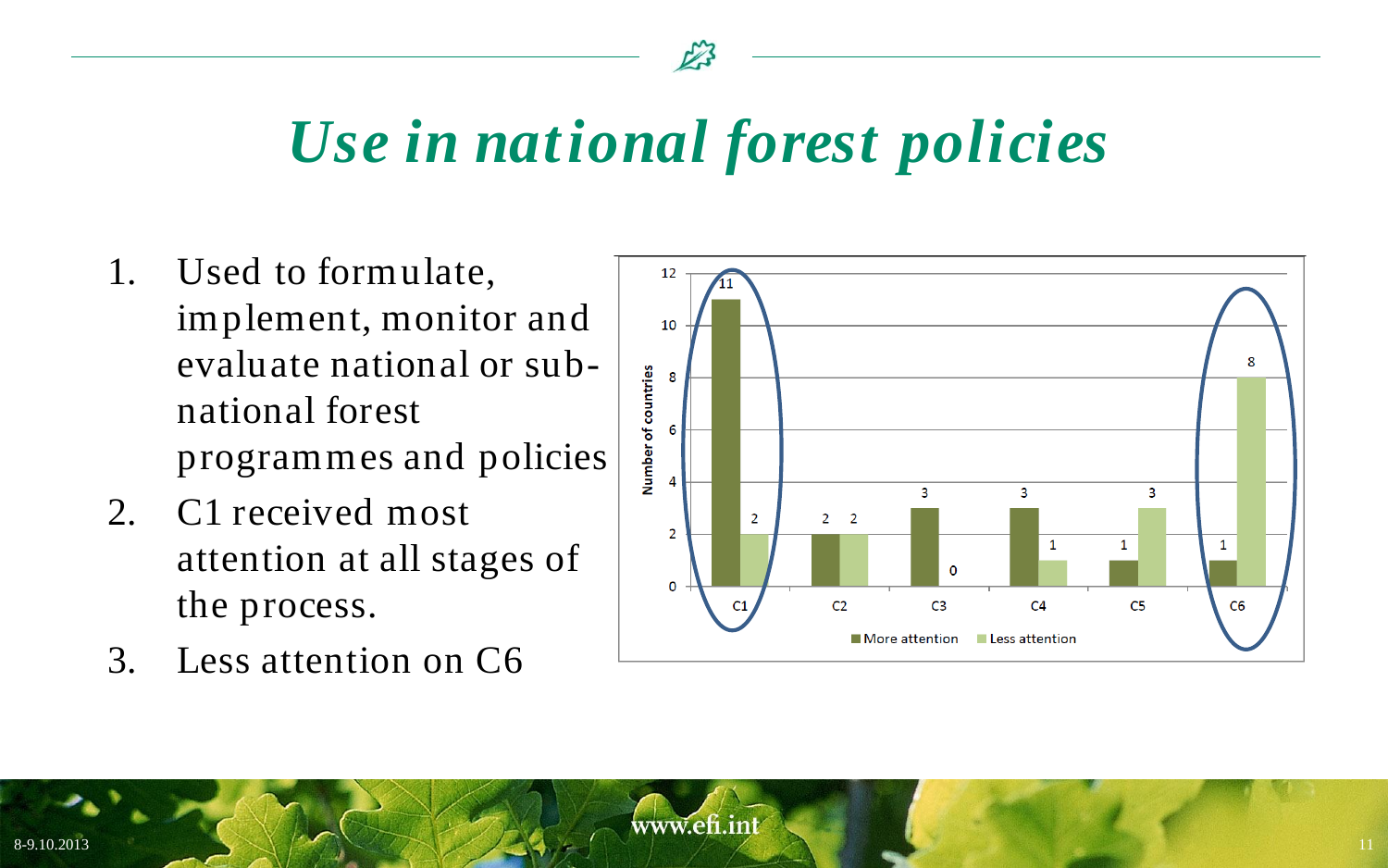![](_page_11_Picture_0.jpeg)

#### *Communication w ith other sectors*

- 1. Sustainability sector
- 2. Biodiversity sector
- 3. Climate change sector
- 4. Other forest-related sectors
- 5. Limitations:
- inconsistent definitions developed by the different sectors
- no dialogue between the forest and the other related sectors

![](_page_11_Figure_9.jpeg)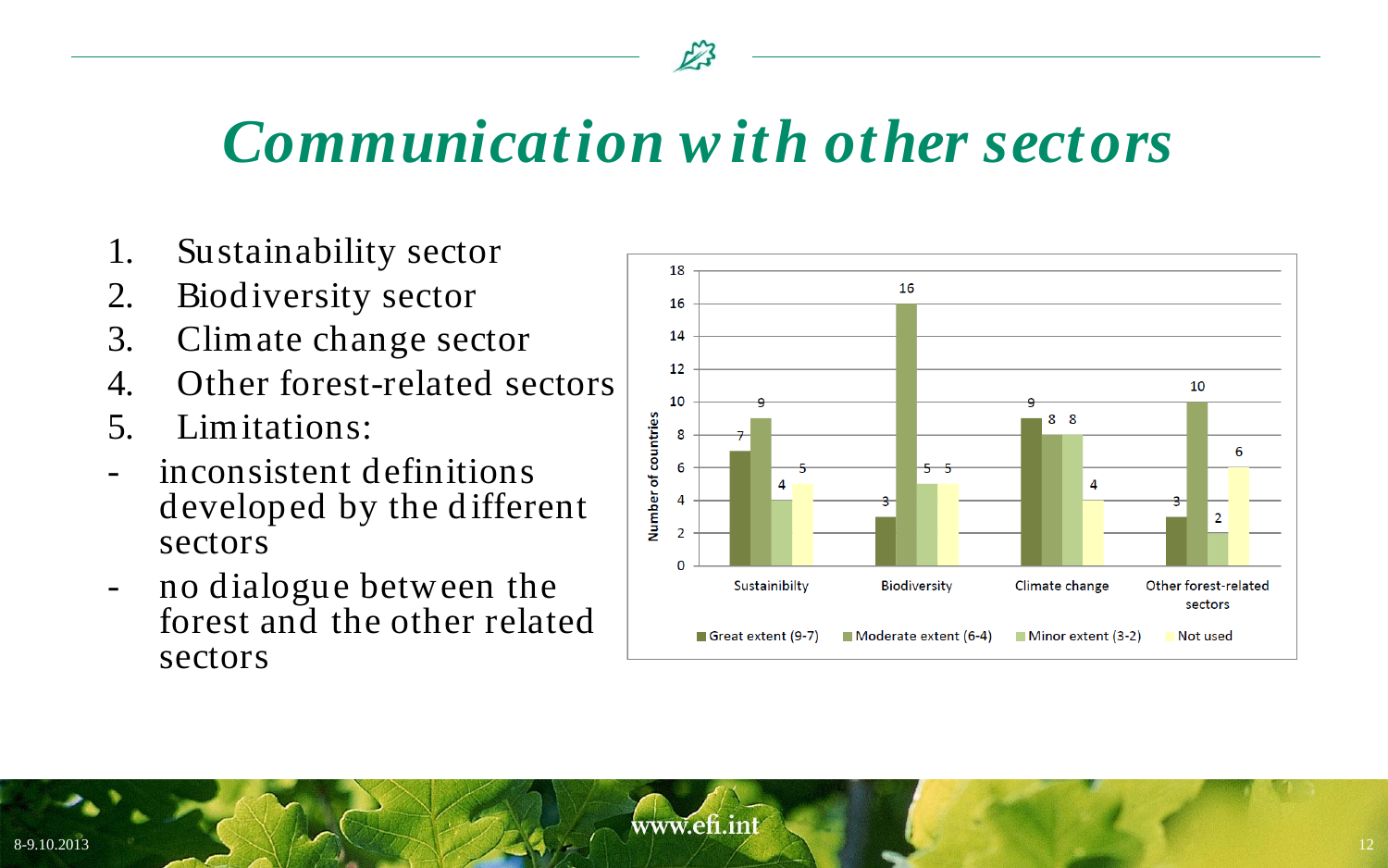![](_page_12_Picture_0.jpeg)

#### *Promoting SFM in Europe*

- 1. Strength at pan-European level: *reaching a common understanding*
- 2. Strengths at national level *framework for dialogue and communication amongst forest sector stakeholders*

![](_page_12_Figure_4.jpeg)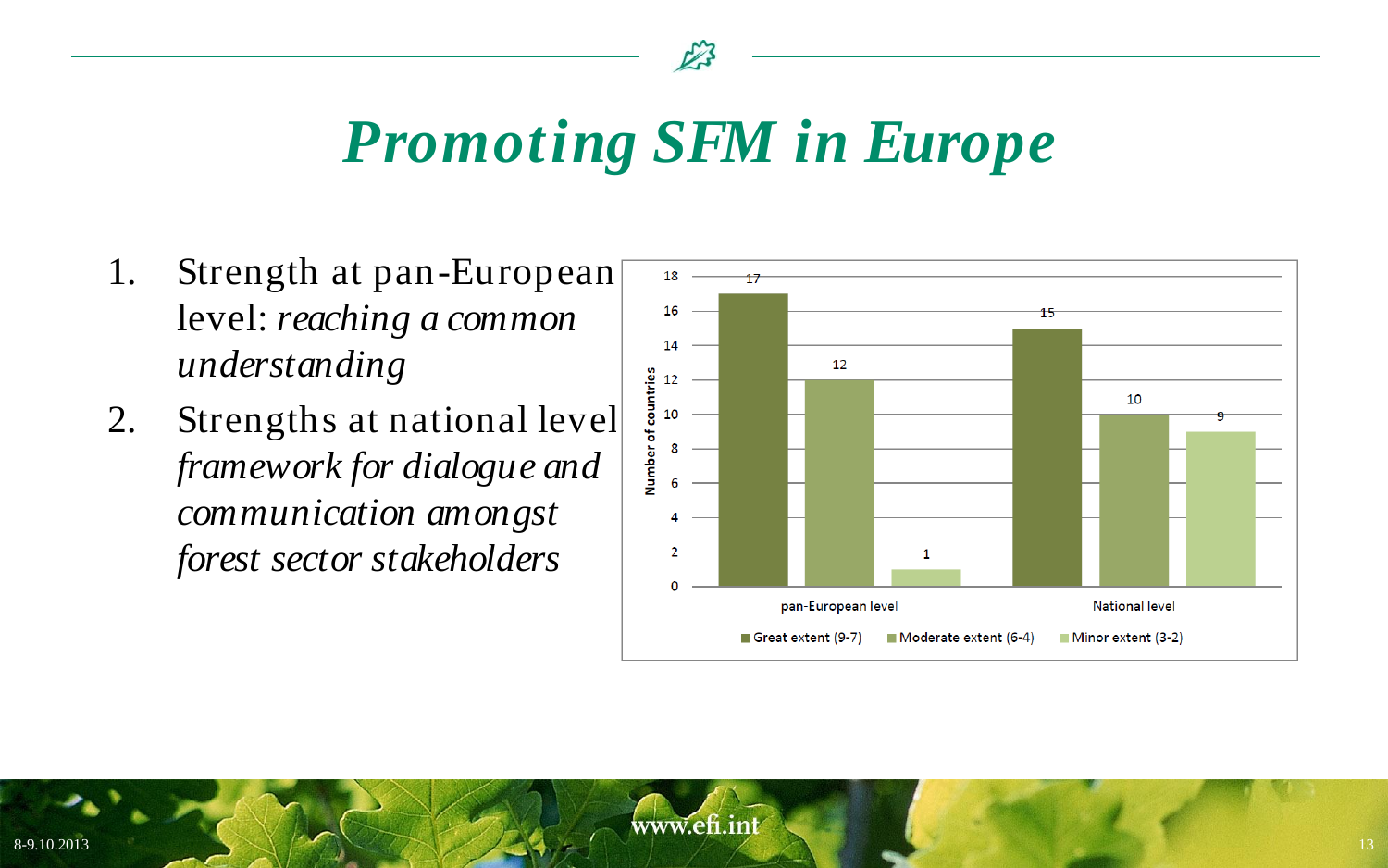#### *CI-SFM national assessments*

- *1. National C&I sets*
- *2. C&I set as a framework for dialogue and communication*
- *3. Most challenging pan-European indicators*
- *4. Assessing SFM at national level*
- *5. Use in national forest policies*
- *6. Communication with other sectors*
- *7. Promoting SFM in Europe*

*Syntheses of the cumulative findings and lessons learnt form the past* 

www.efi.int